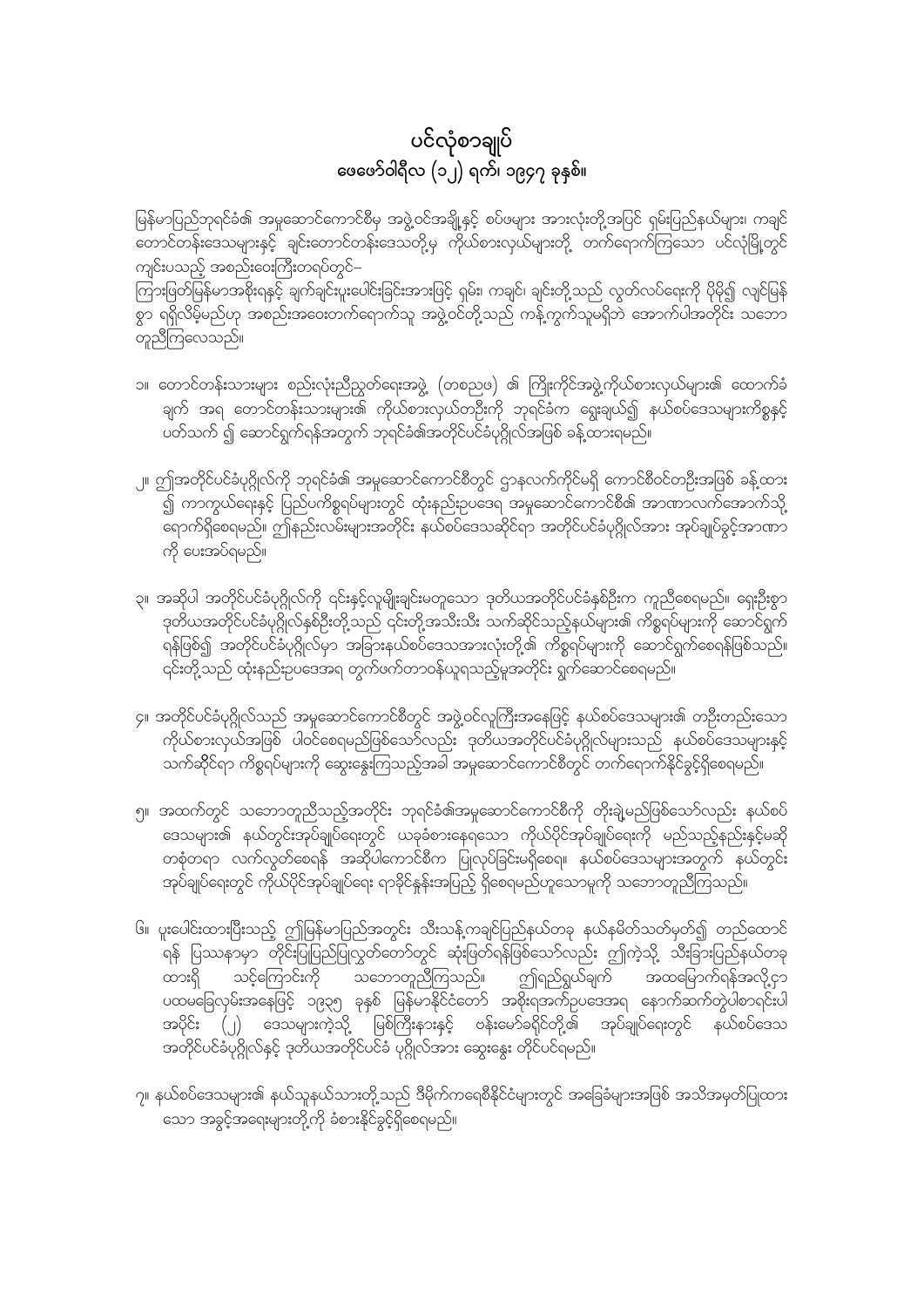- ၈။ ဤစာချုပ်တွင် သဘောတူကြသည့် အစီအစဉ်မှာ ပဒေသရာဇ် ရှမ်းပြည်နယ် နယ်မြေစုတွင် ယခုအပ်နှင်းထားပြီး a<br>သော ဘဏ္ဍာရေးနှင့် ပတ်သက်သည့် ကိုယ်ပိုင်အုပ်ချုပ်ရေးကို ထိခိုက်ခြင်းမရှိစေရန်။
- ၉။ ဤစာချုပ်တွင် သဘောတူညီကြသည့် အစီအစဉ်မှာ မြန်မာပြည်အခွန်တော်ငွေများမှ ကချင်တောင်တန်းနယ် rsm;ESifhcsifawmif;wef;e,frsm;u &oifh&xkdufaom b¾ma&;tultnDudkxdcdkufjcif;r&Sdap&/ jrefrmjynf ္သား သို့ သို့သည်။ မြောက်ပြည်နယ်စု၏ ဘဏ္ဍာရေးအစီအစဉ်များကဲ့သို့ ကချင်တောင်တန်းနှင့် ချင်းတောင်တန်းများ ာ<br>အတွက် အလားတူ အစီအစဉ်များကို ထားရှိကျင့်သုံးရန် ဖြစ်နိုင်မည် မဖြစ်နိုင်မည်ကို ဘုရင့်ခံ၏ အမှုဆောင် ကောင်စီက နယ်စပ်ဒေသများ အတိုင်ပင်ခံပုဂ္ဂိုလ်နှင့် 'ဒုတိယအတိုင်ပင်ခံပုဂ္ဂိုလ်တို့နှင့်အတူ စစ်ဆေးကြည့်ရှု ရမည်။

## မြန်မာနိုင်ငံတော်အစိုးရ

 $(\mathring{\varphi})$  အောင်ဆန်း

# ကချင်ကော်မတီ

- $\left(\r\phi\right)$  ဆမားဒူးဝါးဆင်ဝါးနောင်
- မြစ်ကြီးနား။
- (ပုံ) ဇော်ရစ် မြစ်ကြီးနား။
- $(\mathring{\varphi})$  ဒိန်ရတိန်
- မြစ်ကြီးနား။  $(\mathring{\varphi})$  ဇော်လ
- ပန်းမော်။
- (ပုံ) မော်လွန်း $\,$ ပန်းမော်။
- $(0, 0)$  လုပ်န်းဂရောင်း  $\circ$ န်းမော်။

# ချင်းကေ**ာ်**မတီ

- $(\mathring{\mathcal{C}})$  ပူးလွှာမှုန်း ူ<br>"အေတီအမ်၊ အိုင်တီအက်(စ်)အမ်၊ဖလမ်း။
- (ပုံ) ပူးသောင်ဇာခပ် အေတီအမ်၊ တီးတိန်။
- $(\mathring{\mathcal{C}})$  ပူးကွယ်မန်း ်<br>အေတီအမ်၊ ဟားခါး။

## ရမ်းကော်မတီ

- $(\mathring{\mathcal{C}})$  ခွန်ပန်စိန်၊
- တောင်ပိုင်း စဝ်ဖလုံ။
- (ပုံ) စဝ်ရွေသိုက်
- ညောင်ရွှေ စဝ်ဖလုံ။
- (ပုံ) စဝ်ဟုံဖ
- မြောက်ပိုင်းသိန္နီ စဝ်ဖလုံ။
- (ပုံ) စဝ်နွံ

လဲချား စဝ်ဖလုံ။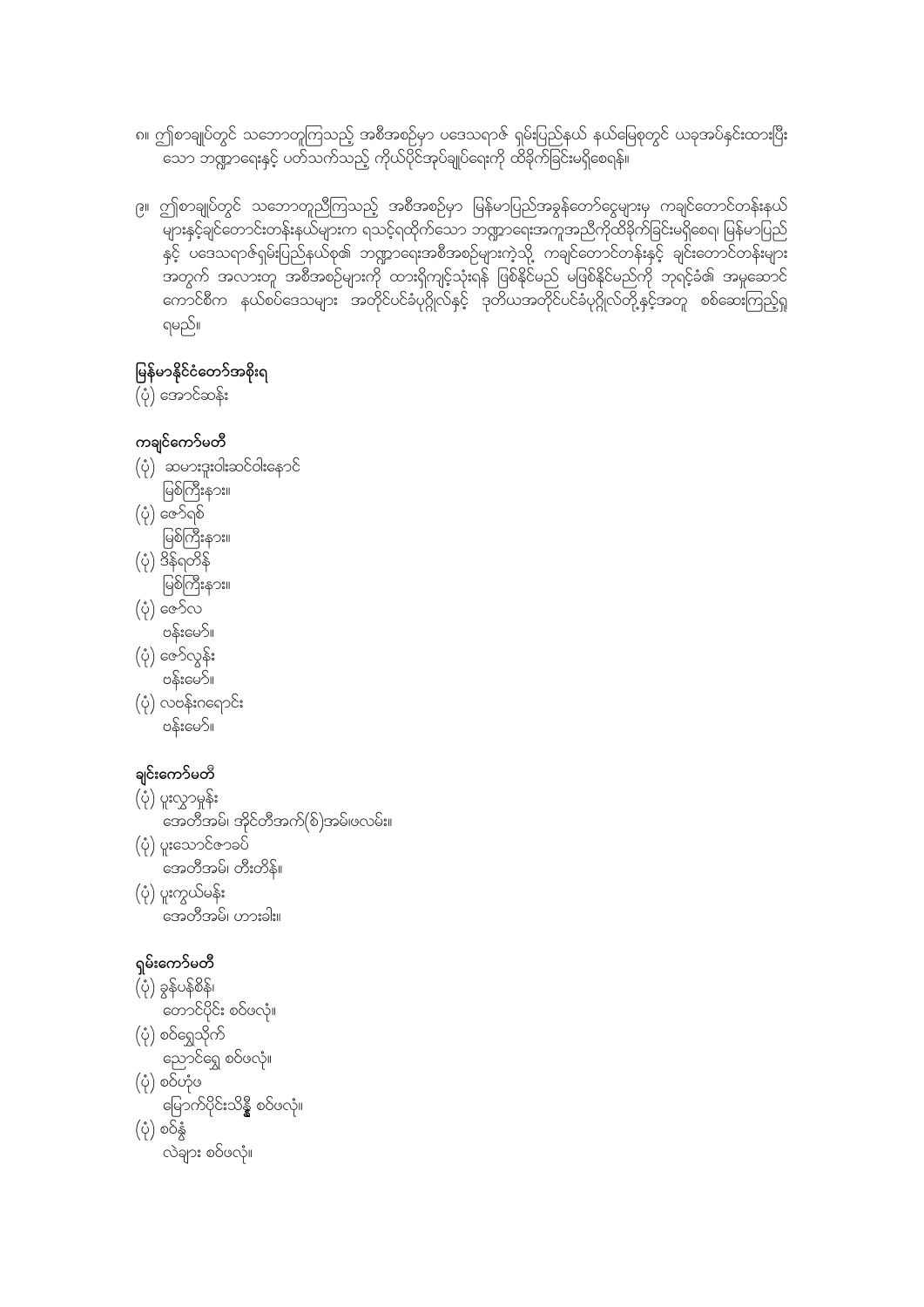- 
- (ပုံ) စဝ်စံထွန်း<br>မိုင်းပွန် စဝ်ဖလုံ။<br>(ပုံ) စဝ်ထန်းအေး
- သာမိုင်းခမ်း စဝ်ဖလုံ။<br>-
- 
- သာမိုင်းခမ်း စဝဲဖလုံ။<br>(ပုံ) ဦးဖြူ<br>သထုံ စဝ်ဖလုံ၏ ကိုယ်စားလှယ်။<br>(ပုံ) ခွန်းဖုံး<br>မြောက်ပိုင်းသိန္နီ<br>(ပုံ) ဦးတွန်းမြင့်<br>(ပုံ) ဦးဆွန်စော<br>(ပုံ) ဦးခွန်စော<br>(ပုံ) ဦးခွန်စော
- -
- 
- 
- 
- 
- 
- (ပုံ) ဦးခွန်ထီး။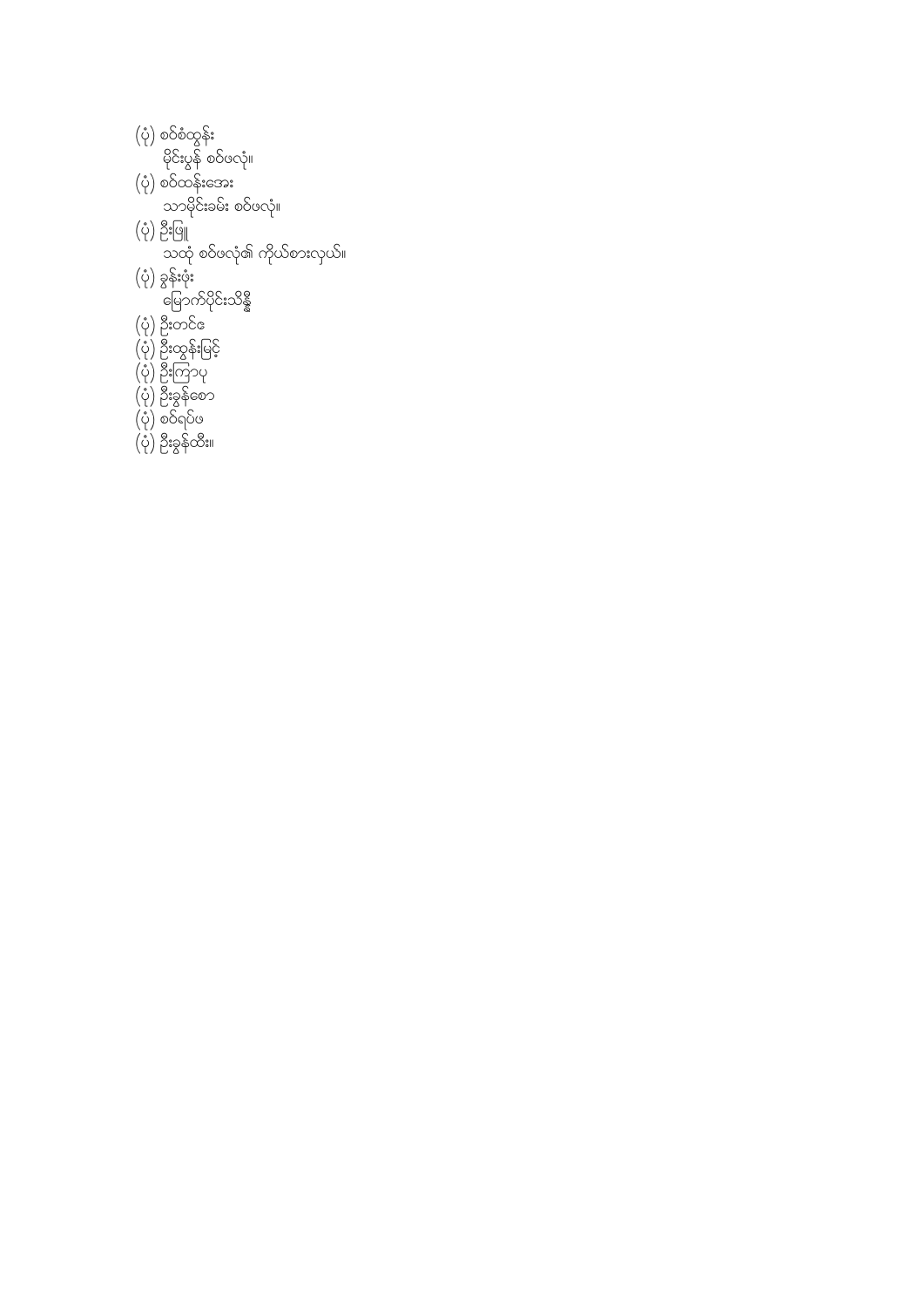# **THE PANGLONG AGREEMENT 1947**

## **Dated the12th February 1947, Panglong,**

A conference having been held at Panglong, attended by certain Members of the Executive Council of the Governor of Burma, all Saohpas and representative of the Shan States, the Kachin Hills and the Chin Hills:

The Members of the conference, believing that freedom will be more speedily achieved by the Shans, the Kachins and the Chins by their immediate co-operation with the Interim Burmese Government:

- 1. A Representative of the Hill Peoples, selected by the Governor on the recommendation of representatives of the Supreme Council of the United Hill Peoples (SCOUHP), shall be appointed a Counsellor for Frontier Areas shall be given executive authority by similar means.
- 2. The said Counsellor shall also be appointed a Member of the Governor's Executive Council, without portfolio, and the subject of Frontier Areas brought within the purview of the Executive Council by Constitutional Convention as in the case of Defence and External Affairs. The Counsellor for Frontier Areas shall be given executive authority by similar means.
- 3. The said Counsellor shall be assisted by two Deputy Counsellors representing races of which he is not a member. While the two Deputy Counsellors should deal in the first instance with the affairs of their respective areas and the Counsellor with all the remaining parts of the Frontier Areas, they should by Constitutional Convention act on the principle of joint responsibility.
- 4. While the Counsellor, in his capacity of Member of the Executive Council, will be the only representative of the Frontier Areas on the Council, the Deputy Counsellors shall be entitled to attend meetings of the Council when subjects pertaining to the Frontier Areas are discussed.
- 5. Though the Governor's Executive Council will be augmented as agreed above, it will not operate in respect of the Frontier Areas in any manner which would deprive any portion of those Areas of the autonomy which it now enjoys in internal administration. Full autonomy in internal administration for the Frontier Areas is accepted in principle.
- 6. Though the question of demarcating and establishing a separated Kachin State within a Unified Burma is one which must be relegated for decision by the Constituent Assembly, it is agreed that such a State is desirable. As a first step towards this end, the Counsellor for Frontier Areas and the Deputy Counsellors shall be consulted in the administration of such areas in the Myitkyina and the Bhamo Districts as are Part II Scheduled Areas under the Government of Burma Act of 1935.
- 7. Citizens of the Frontier Areas shall enjoy rights and privileges which are regarded as fundamental in democratic countries.
- 8. The arrangements accepted in this Agreement are without prejudice to the financial autonomy now vested in the Federated Shan States.
- 9. The arrangements accepted in this Agreement are without prejudice to the financial assistance which the Kachin Hills and the Union Hills are entitled to receive from the revenues of Burma, and the Exeutive Council will examine with the Frontier Areas